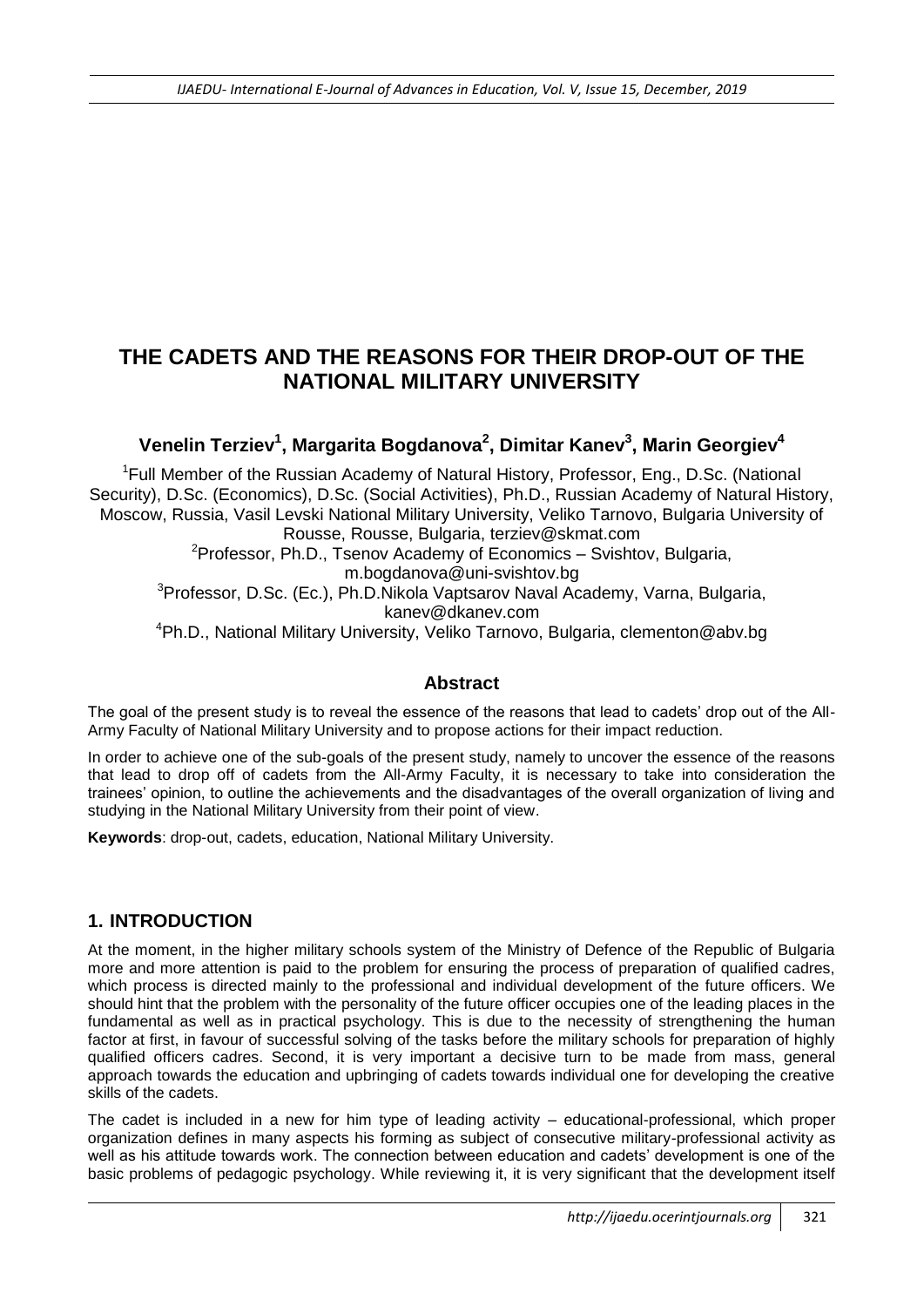is a complex involutionary-evolutionary movement ahead, during which intellectual and behavioral changes occur in the cadet.

In order to eliminate the behavioral imbalances connected with the age, the commanders and teachers should competently conduct psycho-correctional work. The main efforts should be directed towards general propagation of educational process as a leading activity. Each teacher should prove the significance of his subjects and the studying of particular topic with motives, to put forward the question why and what for this knowledge is needed in their future professional activities, and to answer that question emphasizing on something significant (important, good) and something insignificant but with appropriate arguments and to make reference to competent sources (Terziev, Nichev, 2017).

Commanders and teachers often have increased requirements towards the cadets (especially in the first years of the education), they forget that the process of adapting to new conditions has not finished yet: the old stereotypes are preserved and the level of development, as a rule, does not meet the requirements of the military system. Here, it is important to be understood and to explain the cadets that not knowing something is not so bad, the most important is for them to strive towards knowledge and improvement of professional skills. An important direction at the forming the officer's personality is educating the cadets in striving for moral purity, high ideals and feelings. This is especially up-to-date in the circumstances, when the society is living through dangerous trends of general cultural crisis, which manifests in the rise of anti-human, antihumanistic values and ideals. In order to get over them, it is necessary precisely to define and correct the actions of all subjects in the educational and educative process. It turns out there are a lot of "sculptures" (commanders, teachers), and there is just one "sculpture" – the cadet. This is a problem of unified pedagogic activity. It is necessary to establish professional and moral culture, to develop the necessity of receiving significant information, acquiring range of professional knowledge, skills and capabilities. Improving cultural and educational level reduces the cadets' dependency on random and purposeful factors (environment, external circle, media, etc.).

Special attention should be paid to studying popular opinion, which would serve for prognosticating cadets' behaviour. Here significant role is given to sociological analysis, which allows the commanders and teachers to find the social differences of young people, to define their interests, possible desired and undesired counter reactions; elaborating methodology for information analysis; to formulate recommendations for selection and adaption of goals, methods and tools for influencing (Terziev, Nichev, 2017; Terziev, 2017a).

#### **2. THE EDUCATION OF CADETS AND PSYCHOLOGICAL ASPECT OF THE REASONS FOR THEIR DROP-OUT OF THE NATIONAL MILITARY UNIVERSITY**

The goal of the present study is to uncover the essence of reasons that lead to cadets' drop off from the All-Army Faculty of Vasil Levski National Military University and to suggest actions for their influence reduction (Terziev, Banabakova, Georgiev, 2017b).

The reasons for discharging cadets are indicated in the Regulation for the Organization and Activity of Vasil Levski National Military University, published in State Gazette issue 83 of September 19th 2003, amended SG issue 56 of July 8th 2005, amended SG issue109 of December 23rd 2008.

Cadets are discharged from the university before the end of the term of education for the following reasons:

- For convicting of an intentional crime of general nature;
- For poor results;
- According to disciplinary order:
- At own free will:
- At occurring inability for military service, found by the competent healthcare bodies;
- At suspension of the allowance for access to classified information.

Here the cases, where single cadets are deprived of the physical ability to study in Vasil Levski National Military i.e. death, should also be added.

Cadets are discharged according disciplinary order when giving untrue data, on which grounds are accepted in the university and on systematic negligence of obligations on the curriculum or the university's regulations.

The obligations on the curriculum are considered systematically neglected when being absent more than 50 percent of the studying time of a semester, not certified semester or poor results. Semester is considered not certified when 3 or more studied subjects are not certified by the teachers because of unfulfilled study tasks.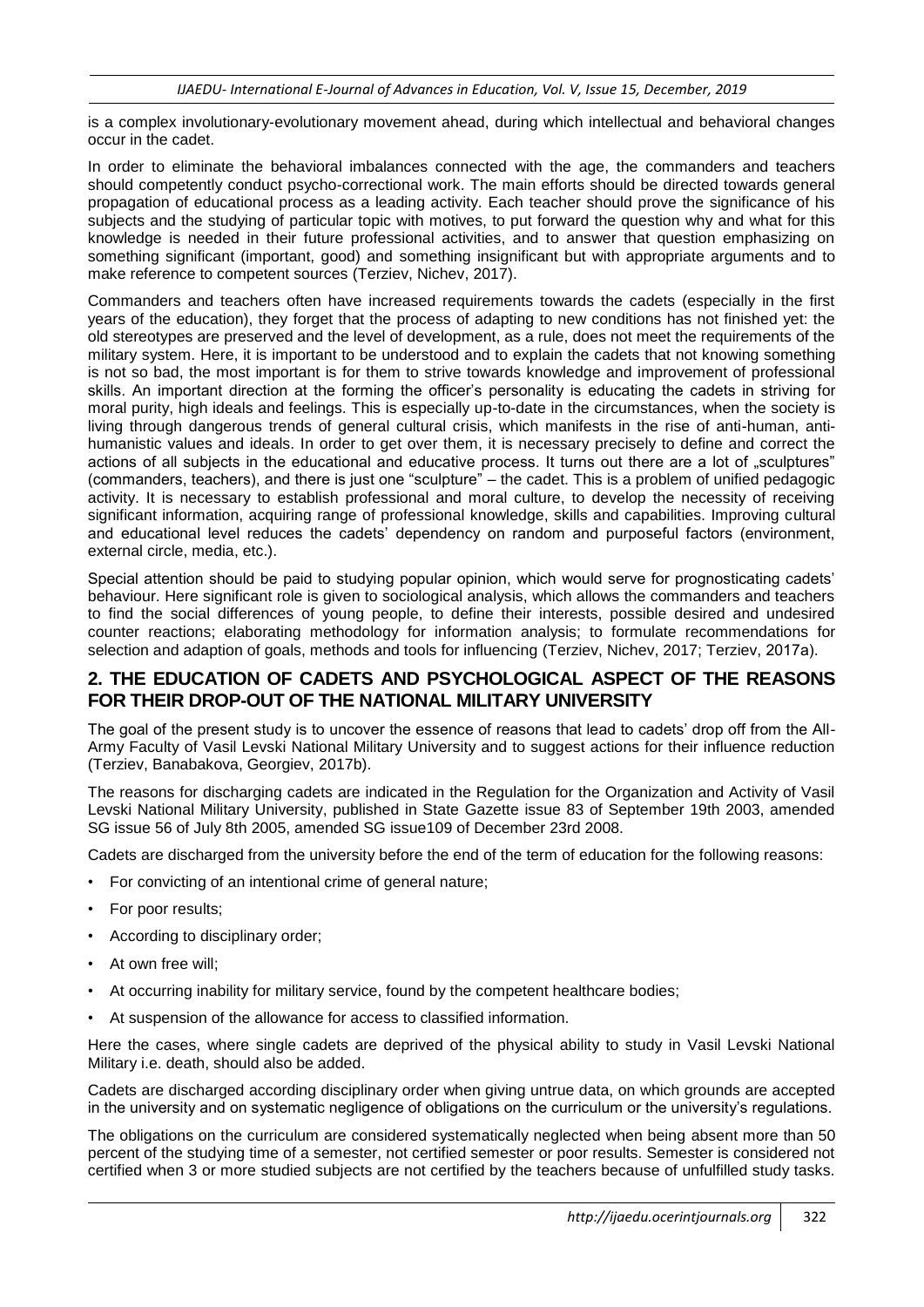Obligations on the curriculum are considered unfulfilled because of poor results at three poor marks, given at regular semester exam session; two poor marks, given at correctional semester exam session; poor mark, given at liquidation exam session.

Systematic breaking the university regulations presents at the occurrence of three or more violations of obligations established with the university's regulations, committed by the trainees at the time of training.

According to the Law of Defence and Armed Forces (LDAF) of the Republic of Bulgaria, disciplinary punishment discharge, from the point of view of the fact that cadets are military men with special status, is obligatory imposed in the following cases:

• Conviction for intentional crime of general nature or deprivation of the right to occupy a state position or to exercise the profession or activity;

• Violation of the prohibitions to be members of political parties, movements and coalitions with political goals and to undertake actions within their service, with which they violate their political neutrality and to go on strike and to syndical activities;

• Failure to file a declaration according to the rules of LDAF;

• Systematic violation of rules for protection of the classified information, lead to unregulated access within the meaning of the Law for the Protection of the Classified Information;

- Failure to appear at work without reasonable causes in two working days in succession;
- Misuse of the official status;

• Destruction of property – state ownership, loss of materials, raw materials, energy and other means, when substantial damage has been caused to the state;

• Appearing of the military serviceman in a condition, which does not let him implement his official duties, because of using alcohol or misuse of narcotic substances;

• When because of guilty behaviour of the military serviceman there is a case of death or physical injury of his submitted military serviceman.

The analysis of the regulatory framework of the Republic of Bulgaria and of Vasil Levski National Military shows that the cases of discharging cadets from the university before the end of the term of education listed above could be classified in the following groups (Terziev, 2017а; Terziev, Banabakova, Georgiev, 2017b; Terziev, Nichev. Bogdanov, 2017c; Terziev, Nichev, 2017d):

• After disciplinary order, including at conviction for intentional crime of general nature and at deprivation of the allowance for access to classified information;

- Because of poor results;
- After own free will:
- Because of health reasons;
- Because of death.

The study covered the cadets from military specialties "Organization and Management of the Tactic Subdivisions of Land Forces" with specialization "motorized and tank troops", "signaling intelligence and ewar", "troops for nuclear, chemical and biologic protection and ecology", "engineer troops", "intelligence"; "Organization and Management of the Tactic Subdivisions for Logistic Provision" with specialization "troops in the rear and fuel-lubricant materials (FLM)" and "moving and transport" and "tank troops – technical and automobile troops" and "Organization and Management of military organizations at tactic level" with specialization "motorized and tank troops", "signaling intelligence and e-war", "troops for nuclear, chemical and biologic protection and ecology", "engineer troops", "intelligence", "material means, moving and transport", "tank and automobile equipment" in the period 2008 – 2017. Summarized data about the studied group are shown in Table 1.

The results show that the average percentage of discharged cadets out of the total number of trainees in certain military specialization for the period 2008 – 2017 is 3,11%. The highest percentages of dropped off are in military specializations "intelligence" and "material means, moving and transport" respectively 4,87% and 4,20%, and the lowest one is in specialization "troops for nuclear, chemical and biologic protection and ecology". The percentage of discharged cadets out of the total number of trainees in certain military specialization for the period 2008 – 2017 is shown on Figure 1.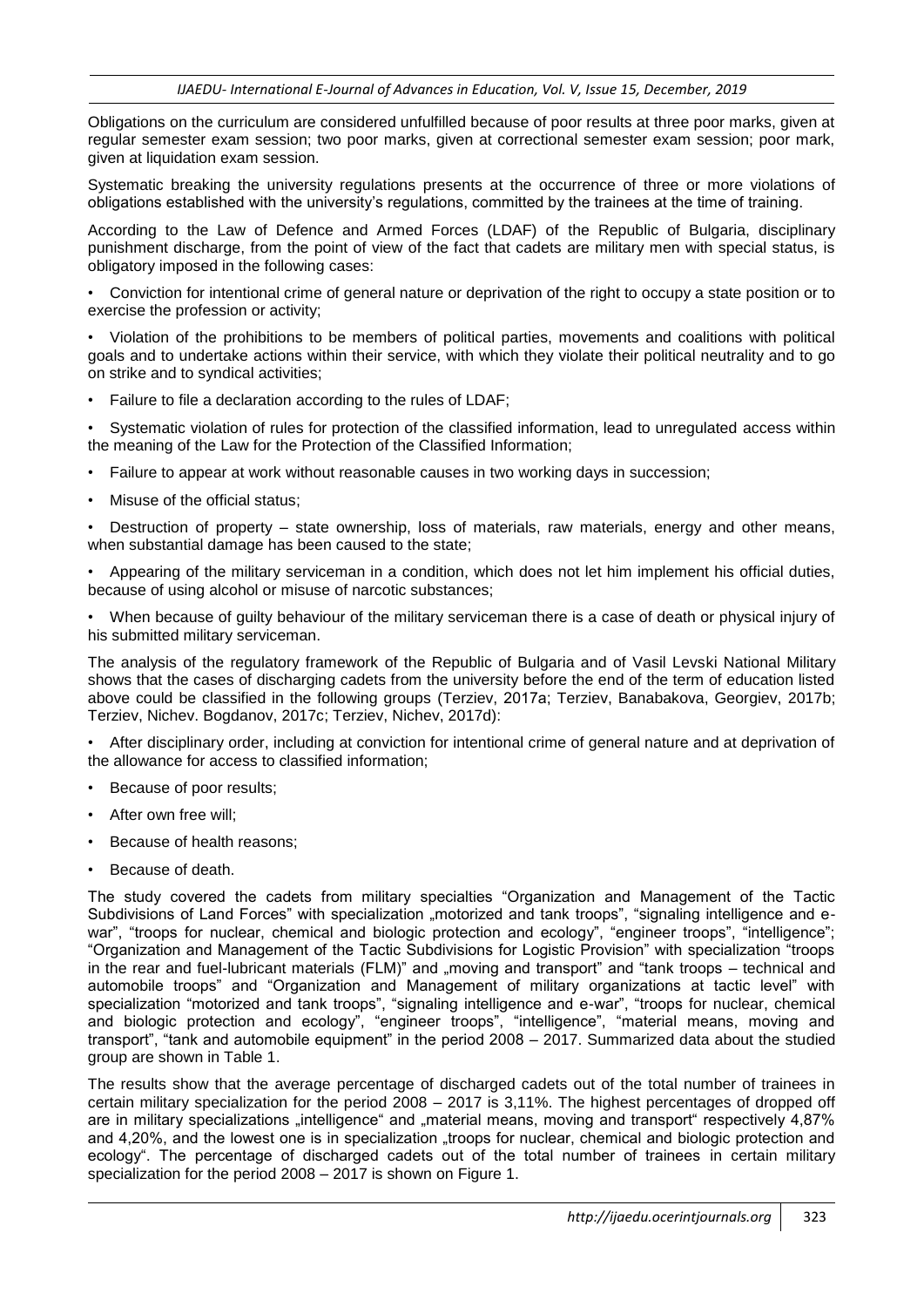| Military Specialization                                                | Number<br>$\alpha$ f<br>trainees | Reasons for dropping off |                       |                     |                              |       |
|------------------------------------------------------------------------|----------------------------------|--------------------------|-----------------------|---------------------|------------------------------|-------|
|                                                                        |                                  | After disciplinary order | Because of poor marks | After own free will | <u>After healthy reasons</u> | Death |
| Motorized and tank troops                                              | 514                              |                          |                       | 12                  |                              | 2     |
| Intelligence                                                           | 267                              | 1                        | 4                     | 7                   | 1                            |       |
| Signal intelligence and e-war                                          | 127                              |                          |                       | 3                   |                              |       |
| Engineer troops                                                        | 247                              |                          | 1                     | 3                   | 1                            |       |
| Troops for nuclear, chemical<br>and biologic protection and<br>ecology | 178                              | 1                        |                       | 1                   |                              |       |
| Material means, moving and<br>transport                                | 429                              |                          |                       | 16                  | $\overline{2}$               |       |
| Tank and automobile<br>equipment                                       | 363                              |                          | 3                     | 6                   | 2                            |       |

#### **Table 1. Summarized data about the studied group.**



## **Military specializations**

Figure 1. Discharged cadets out of the total number of trainees in certain military specialization.

The analysis of data shows that 72,73 % of the discharged cadets are discharged after their free will, and the least are the ones that have dropped off because of death and after disciplinary order. Figure 2 shows the distribution of discharged cadets by groups of reasons for discharging cadets form the university before the term of education's end out of the total number of discharged cadets for the period 2008 – 2017.

According to the analysis's results it can be found that the discharged cadets after their free will are almost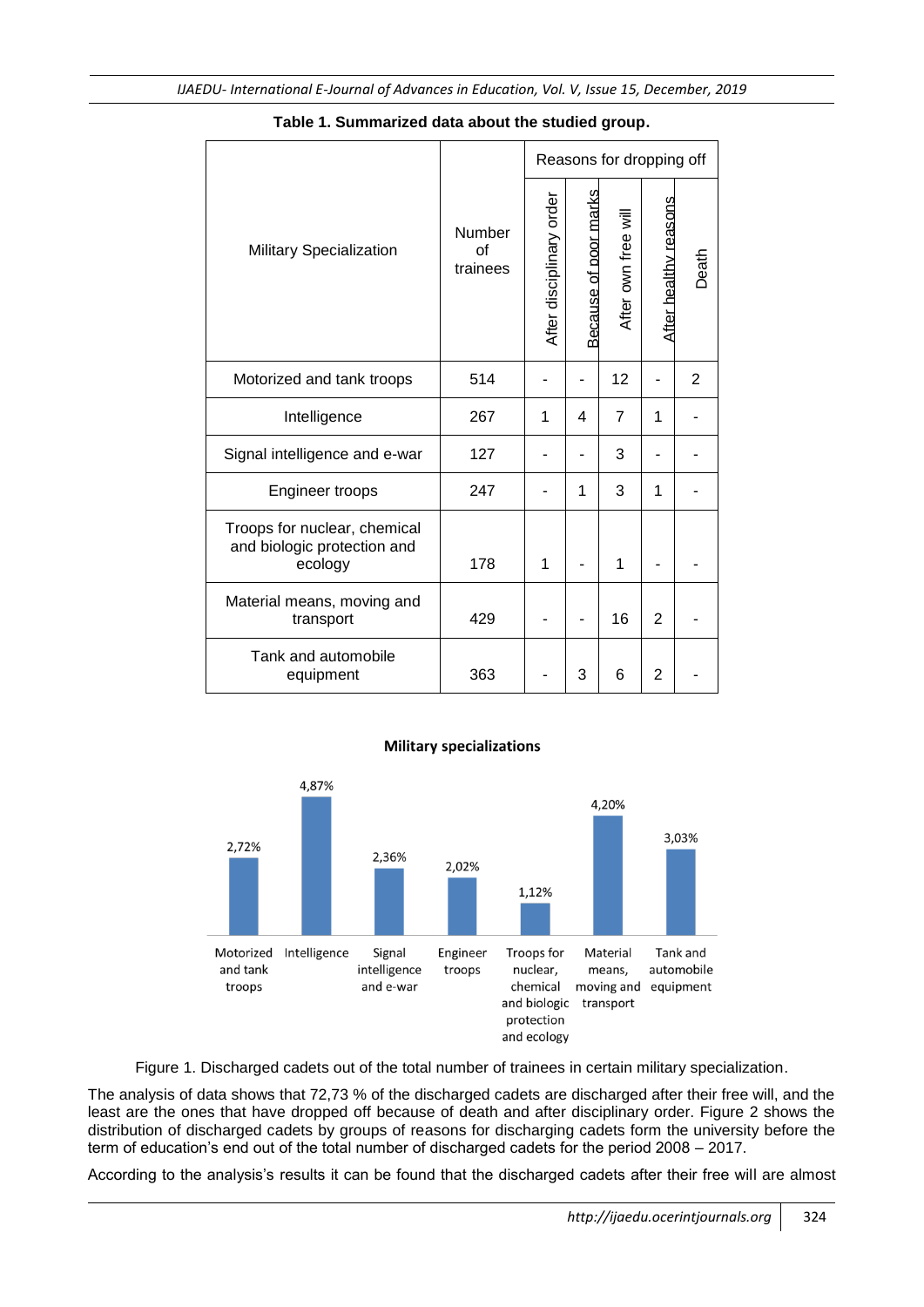three fourths of the total volume of discharged cadets and this imposes detailed review of this group of reasons. The cadets discharged after their free will by military specializations are shown of Figure 3, and Figure 4 shows the dynamics of discharging cadets after their free will for the period 2008 – 2017.



Figure 2. Discharged cadets according to the reasons for discharging from National Military University.



Figure 3. Discharged cadets after their free will by military specializations.



Years

Figure 4. Dynamics of discharging cadets after their free will for the period 2008 – 2017.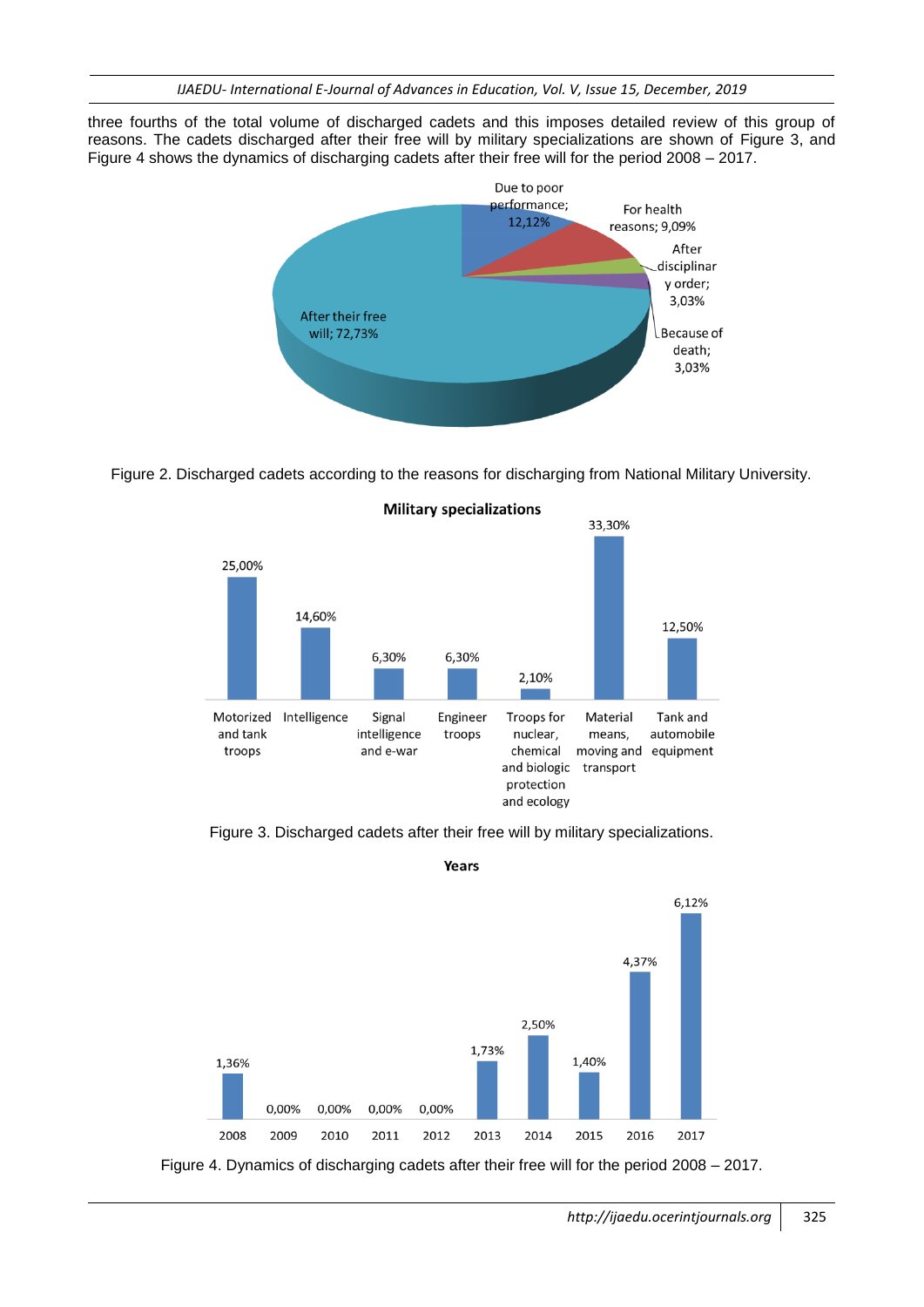The analysis of data shows that the military specializations from where most of the cadets drop off are material means, moving and transport and motorized and tank troops respectively 33,3% and 25%. Significant exceeding of the ones, who wish to leave the military university over the average levels is observed in the period 2016 – 2017, and in the period 2010-2012 there is no discharged cadet after his free will. Because of that reason, the period 2016 – 2017 would be analyzed in details.

The second ranking significant reason for dropping off of cadets is poor marks (12,12%). The cadets discharged because of poor marks by military specializations are shown on figure 5, and figure 6 shows the dynamics of discharging cadets because of poor marks for the period 2008 – 2017. It is visible from the presented data that the quantity of discharged cadets trained with additional civil engineer specialty is equal to the dropped off cadets trained with additional civil non-engineer specialty.

**Military specialitations** 



Figure 5. Discharged cadets because of poor marks by military specializations



Figure 6. Dynamics of discharging cadets because of poor marks.

The actually trained cadets during the studied period are of interest for the present study. It is visible that during the reviewed period there are two trends visibly distinguished – in the period 2008-2014, a trend of gradual reduction of the cadets trained in All-Army Faculty is observed, and during the second period, 2014- 2017, the number of cadets trained in the All-Army Faculty sharply increases more than twice (204%). Both trends are illustrated on Figure 7.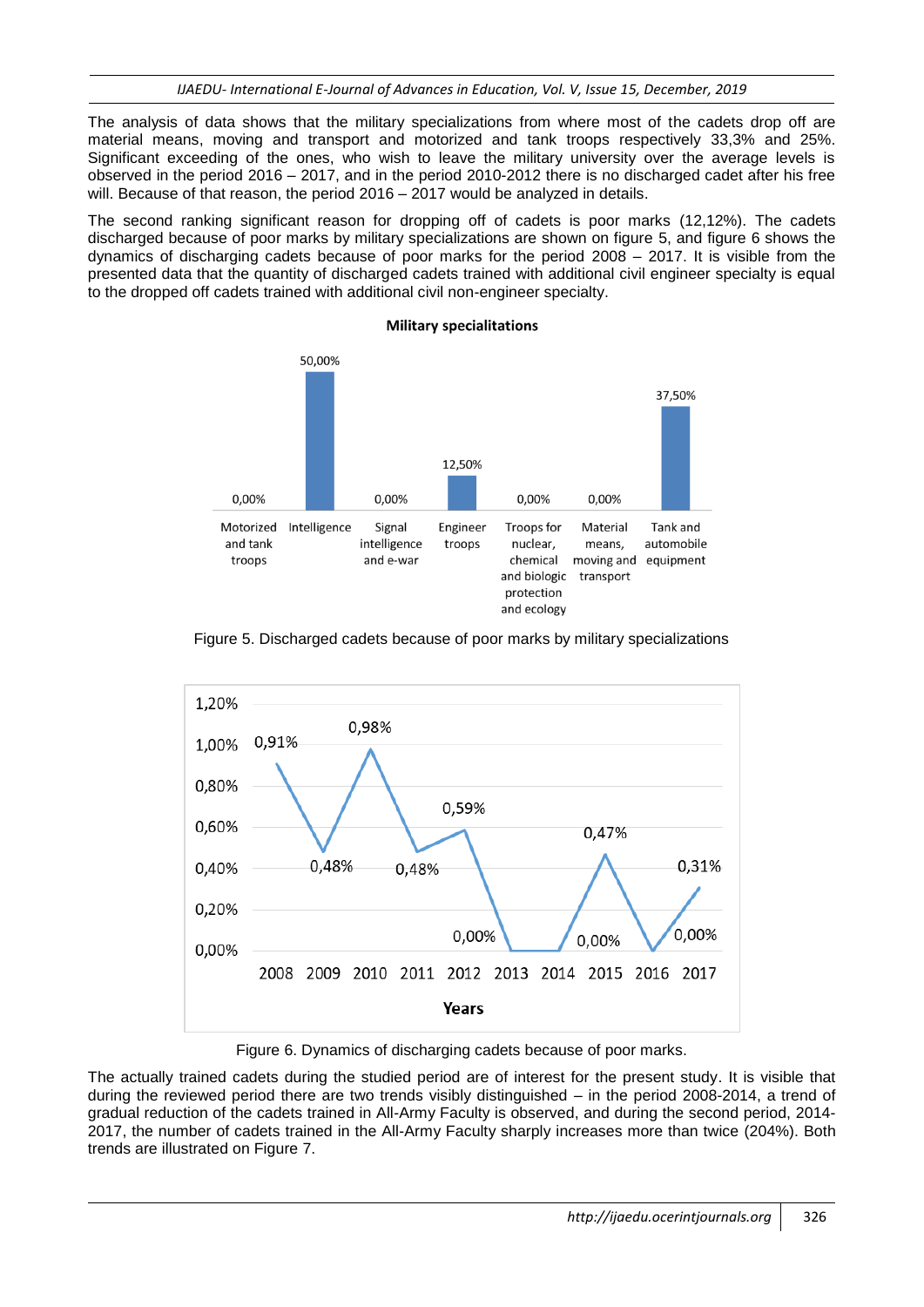*IJAEDU- International E-Journal of Advances in Education, Vol. V, Issue 15, December, 2019*



Figure 7. Actually trained cadets in the All-Army Faculty in the period 2008-2017.

In order to achieve one of the sub-goals of the present study, namely to uncover the essence of the reasons that lead to drop off of cadets from the All-Army Faculty, it is necessary to take into consideration the trainees' opinion, to outline the achievements and the disadvantages of the overall organization of living and studying in the National Military University from their point of view.

Tracing the dynamics of development of the studied cadets' opinion is achieved Tracking the dynamics of development of the surveyed cadets' opinion is achieved through the adopted by the Vasil Levski National Military University Academic Board Methods for considering the trainees' opinion on the studying process and on the administrative service in National Military University. It regulates the goal, subject, object, methods and organization of surveying and the way of reporting the trainees' opinion (Terziev, Nichev, 2017e; Nichev, 2017f; Nichev, 2017g; Nichev, 2017h; Georgiev, 2019; Georgiev, 2019a).

The method, through which the opinion of the National Military University's trainees is studied, is a questionnaire card, specified for each group of studied people.

# **3. CONCLUSION**

The psychologists from section "Military Psychology" process the data and elaborate summarized report with the results from the questionnaire survey for each category of trainees and then present it to the Head of the University. On the grounds of the received results' analysis, "Training and Accreditation Department" of the NMU elaborates plan for improving training process's and way of living's quality and submits it to the Academic Senate for adoption (Glushkov, Simeonov, Georgiev, 2018; Glushkov, Simeonov, 2018a; Glushkov, Simeonov, 2018b).

The methods of evaluation of the education and specialty maintenance quality defines the goal, the criteria, indicators, order and sequence of conducting the evaluation of education and specialty maintenance quality. It aims collecting, summarizing and presenting information to the university's academic management (faculty), to the university's (faculty's) commission on the quality for improving the activities in all directions, which to improve the quality of education and scientific activity for achieving correspondence of the announced academic standards on the specialty. It has been adopted at a meeting of the Academic council in 2003, amended and supplemented at a meeting № 11/29.05.2007 of the Academic council and has never been applied (Angelov, 2015; Angelov, 2016-а)!

The methods of evaluation the quality of education and syllabus is developed as an element of the general evaluation (self-evaluation) of the quality management system in Vasil Levski National Military University and includes Syllabus Evaluation by basic criteria, their scope and contents, where the way of evaluation is indicated; Evaluation of the cadets' and students' preparation according to the users' opinion, which is formed on the grounds of a questionnaire with commanders, managers of companies and organizations, and chiefs at various levels during the trainees' probation period by indicators that form the criteria for the cadets and students; Evaluation of the teaching and mastering of the educational material – it is formed on the grounds of a questionnaire conducted among the trainees after indicators, grouped by the presented criteria, with separate training groups, classes or streams, not less than once a semester, after finishing certain topic, module or entire subject.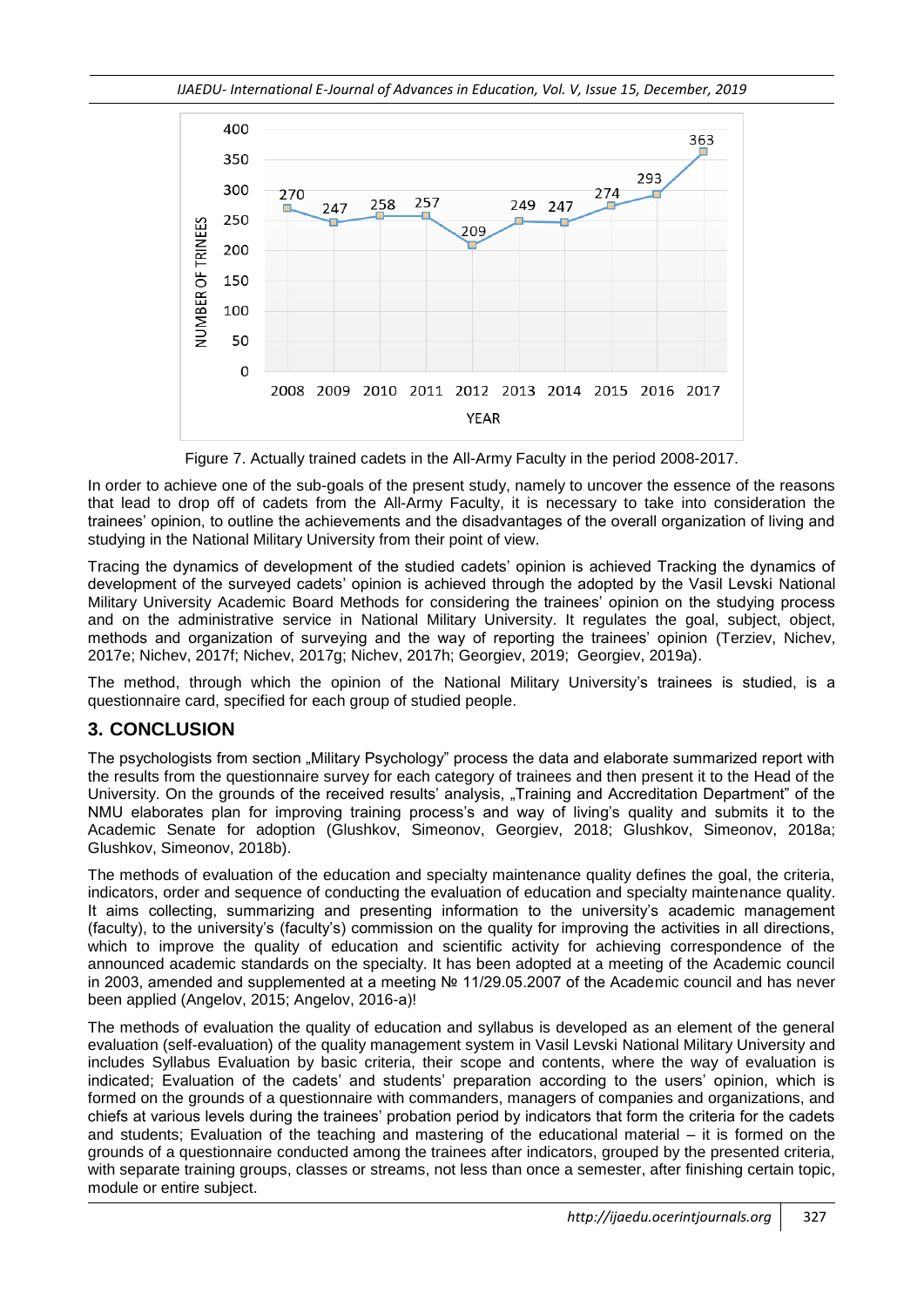The theoretic formulation and the empiric data of our work could be used by various experts (including teachers and psychologists) for diagnostics of personality and elaboration of recommendations for practice application of individual approach in the educational work regarding forming, development and correction of cadets' attributive style (Petrov, 2018c; Petrov, Georgiev, 2019b; Petrov, 2019c).

#### **REFERENCE LIST**

- Terziev, V., Nichev, N. (2017). Analysis of the environment for military educational system functioning and its impact on the preparation of cadets for military professional activities in the republic of Bulgaria. // Proceedings of SOCIOINT 2017- 4th International Conference on Education, Social Sciences and Humanities 10-12 July 2017- Dubai, UAE, 2017, ISBN: 978-605-82433-1-6, pp.627-630.
- Terziev, Venelin. (2017а). Comparative analysis of the formation of military professional skills in the cadets to be trained in logistics specializations. // 6th International Conference On Education (IC-ED-2017), University of Zagreb Zagreb – Croatia 29 June 2017 – 01 July 2017, Abstracts Book, 2017, p.89.
- Terziev, V., Banabakova, V., Georgiev, M. (2017b). Comparative analysis of the formation of military professional skills in the cadets to be trained in logistics specializations in Bulgaria. // 4th Central & Eastern European LUMEN International Scientific Conference on Education, Sport and Health, 29-30 September 2017, Chisinau, Republic of Moldova, 2017, ISBN: 978-973-166-479-8, pp.256-258.
- Terziev, V., Nichev, N., Bogdanov, P. (2017c). Comparative analysis of the formation of military professional skills in the cadets to be trained in logistics specializations. // Proceedings of ADVED 2017- 3rd International Conference on Advances in Education and Social Sciences 9-11 October 2017- Istanbul, Turkey, 2017, ISBN: 978-605-82433-0-9, pp.671-677.
- Terziev, V., Nichev, N. (2017d). Developing the readiness for the organizational activity of the cadets. // CBU International Conference Book of Abstracts March 22-24, 2017, Prague, Czech Republic, Innovations in Science and Education, 2017, ISBN 978-80-88042-09-9, p.164.
- Terziev, V., Nichev, N. (2017e). Developing the readiness for the organizational activity of the cadets. // CBU International Conference Proceedings 2017, March 22-24, Prague, Czech Republic, Innovations in Science and Education, 2017, SSN 1805-997X (Print), ISBN 978-80-88042-07-5 (Print edition), pp.915-919.
- Nichev, Nikolay. (2017f). Research on the preparation and professional realisation of newly appointed logistics officers. // International Conference Knowledge-Based organization, Vol. XXIII, No 1, 2017, pp. 399-404, DOI: 10.1515/kbo-2017-0066.
- Nichev, Nikolay. (2017g). Evaluation of the Nutrition of the Bulgarian Army Military Personnel During the Preparation for Participation in Expeditionary Operations. Buletin Stiintific, Volumul XXII Nr. 2 (44), 2017, Publisher "Nicolae Bălcescu" Land Forces Academy, Sibiu, Romania, pages: 97-103, ISSN 2247-8396.
- Nichev, Nikolay. (2017h). Social Security as Part of the National Security System of Bulgaria. Security and Defence, No 1(14), 2017, Publishing House of War Studies University, Warsaw, Poland, pp. 3-20, ISSN 2300-8741.
- Georgiev, Marin. (2019). Improvement of the forming of the military professional qualities during the educational process. // 21 st International scientific conference: The teacher of the future, Budva, Montenegro, (07-09.06.2019), Institute of knowledge management – Skopje, Macedonia, 31, 2019, 6, pp. 1945-1950, ISSN 1857-923X (for e-version), ISSN 2545 – 4439 (for printed version).
- Georgiev, Marin. (2019a). Balansirana karta za otsenka kato instrument za usavarshenstvane na upravlenieto. Akademiya za inovatsii i ustoychivost, Plovdiv, 2019, 147 str., ISBN 978-619-7246-24-7 (Георгиев, Марин. Балансирана карта за оценка като инструмент за усъвършенстване на управлението. Академия за иновации и устойчивост, Пловдив, 2019, 147 стр., ISBN 978-619- 7246-24-7).
- Glushkov, P., Simeonov, S., Georgiev, M. (2018). Method of determination of the diurnal energy consumption of the cadets from the Vasil Levski National Military University. // ADVED 2018- 4th International Conference on Advances in Education and Social Sciences Abstracts & Proceedings, 15- 17 October 2018- Istanbul, Turkey, International Organization Center of Academic Research,